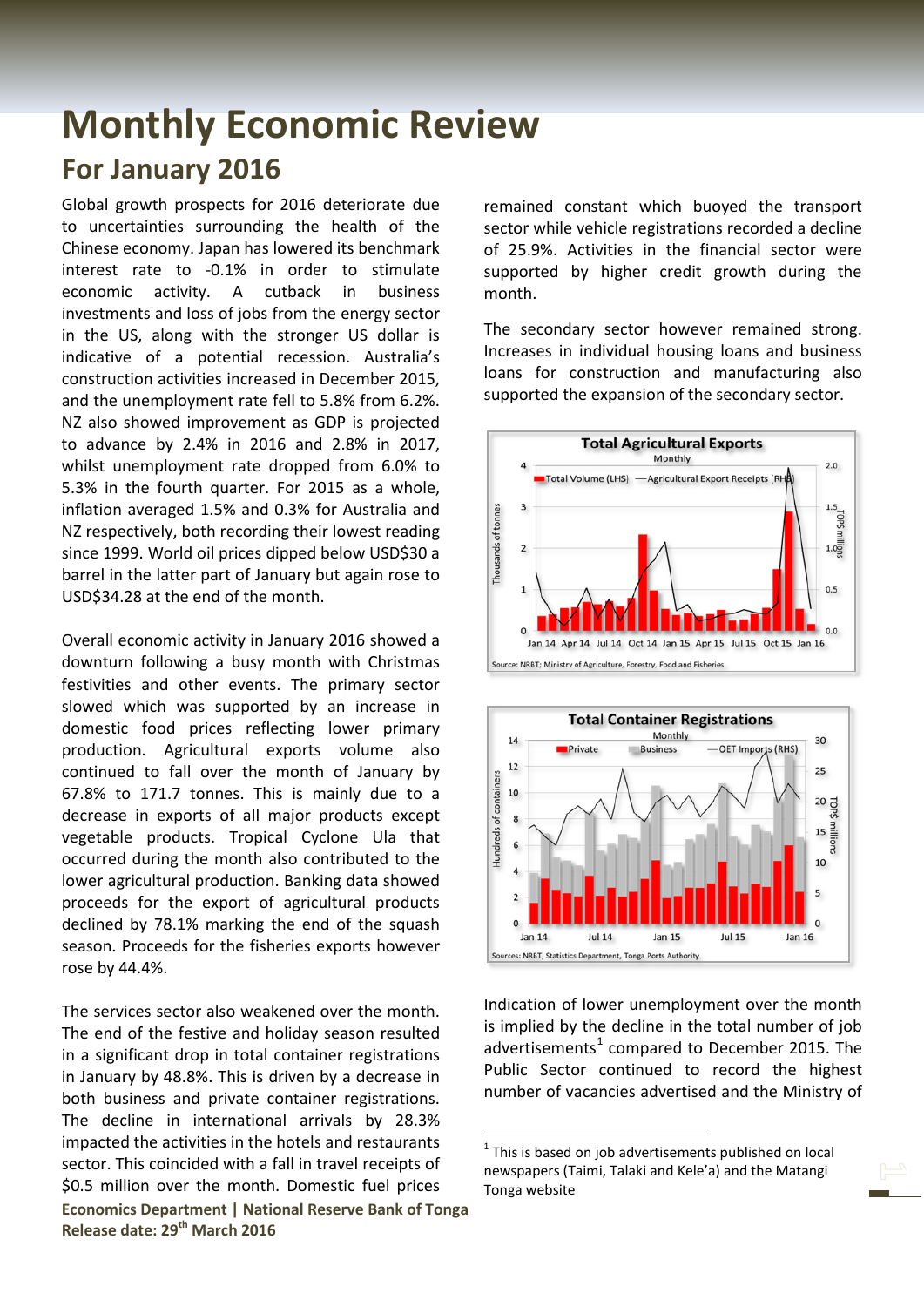Education remained the main contributor reflecting the new recruitment for the start of the academic year. Over the year, job advertisements also fell by 22% driven by lower number of job advertisements for the Industry and Primary sectors.

Higher domestic prices for Miscellaneous goods & services, Tobacco & Alcohol and Household operations pushed up the headline inflation over the month by 1.9%. Prices for Miscellaneous goods & services rose by 24.9% as a result of higher stamp prices for air mail to Australia. Tobacco & Alcohol prices also rose by 5.0% driven by an increase in prices for alcohol. Household operation prices rose by 4.6% due to increases in the prices of equipment & utensils, furnishing and textiles. Food prices rose by 2.6% due to increases in the prices of ripe banana, capsicum, taro leaves, cucumber, string fish, clamp and frozen fish. Imported prices however, continued to fall by 0.5% over the month as a result of a 2.6% decline in prices for petrol and diesel offsetting a 4.9% rise in the price of Clothing & footwear as increased demands from preparation for the commencement of the school year contributed to an increase in prices of school uniforms.

Annual headline inflation rate continued to fall by 1.3%. This was mainly due to a 6.7% decline in imported prices driven by a decrease of 11.6% in prices for food items such as potatoes, onions, mutton flaps and chicken pieces. A decline in prices of crude oil were reflected in the fall in prices of transportation by 6.1%. Household operation prices also declined by 5.9% due to lower prices of domestic fuel and power. Domestic prices however rose by 6.4% reflecting increases in stamp prices for air mail contributing to a 24.9% rise in prices for Miscellaneous goods & services. Higher prices for ripe banana, taro, yam, cassava and sweet potatoes contributed to an increase in food prices by 10.2%. The National Reserve Bank of Tonga (NRBT) continues to expect that headline inflation will remain low in the near term. However, risks to this forecast would be developments in world oil and food prices for both domestic and imported inflation.

In January, the Tongan Pa'anga strengthened against the New Zealand, Australian and British Pounds, but weakened against the US dollar, Fijian dollar, Chinese Yuan, Japanese Yen and Euro. As a





result, the Nominal Effective Exchange Rate (NEER) fell over the month by 0.04%. However, the Real Effective Exchange Rate (REER) rose by 1.47% due to the relatively higher monthly headline inflation for Tonga relative to Tonga's trading partners. In year-ended terms, both the REER and the NEER fell at a faster rate of 10.6% and 5.3% respectively.

The total Overseas Exchange Transactions (OET) payments for the month of January fell by 4.2% to \$42.8 million, mainly due to a 3.5% decline in current account payments. Service payments fell by 17.5% mostly owing to lower payments for telecommunication, professional and business services recorded for the month, which more than offset a 1.4% rise in import payments mainly for oil.

Total OET receipts fell significantly over the month by 34.2% to \$39.1 million. Receipts in all major accounts have declined with the current account receipts declining the most by \$15.2 million due to transfer receipts dropping by 37.0% over the month. Since the Christmas season is now over, remittances receipts have dropped by \$8.9 million along with the receipts of official grants for technical assistance and other current expenditures by \$3.6 million. Total export receipts fell by 52.3%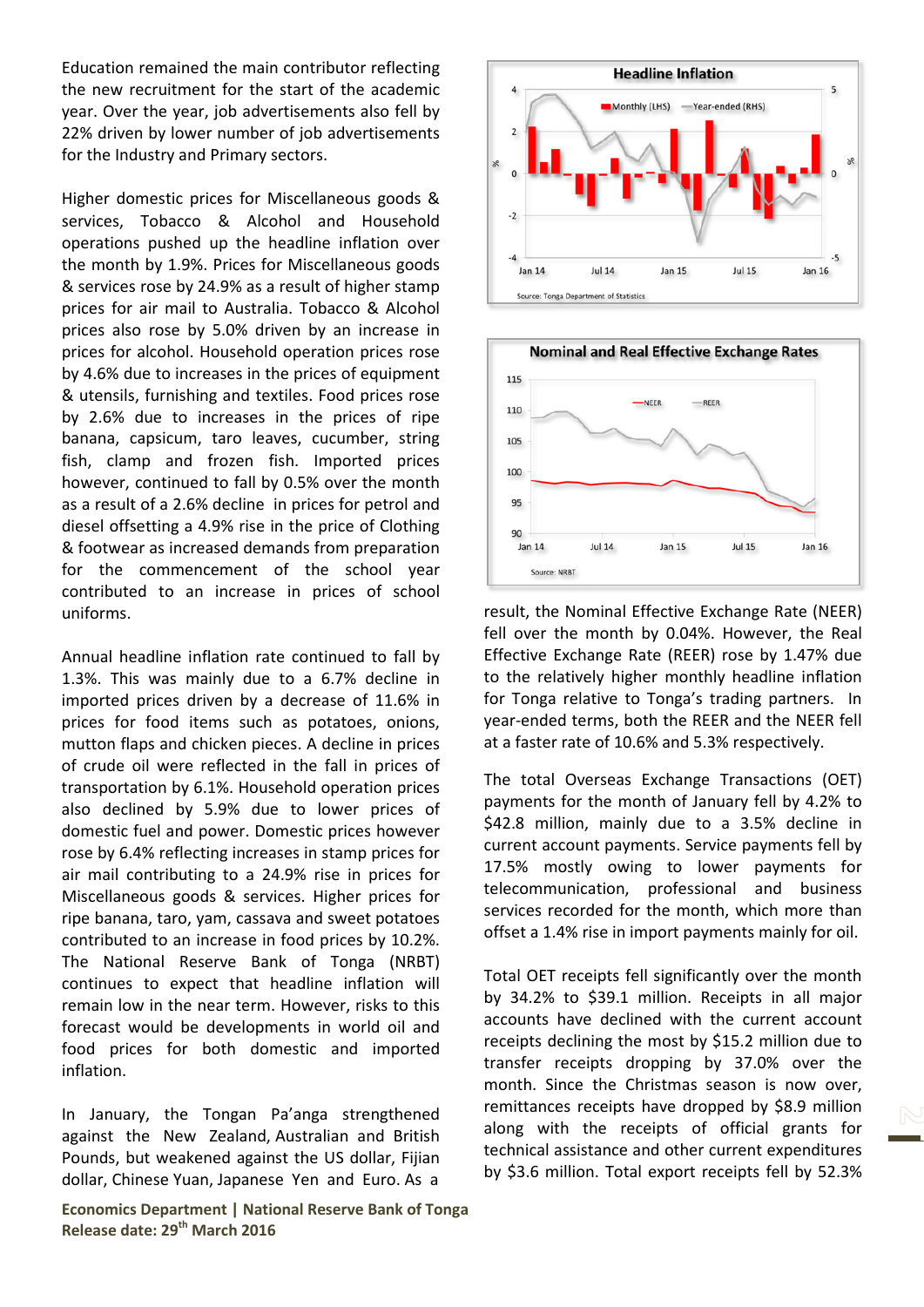to \$1.0 million which are mostly from agricultural exports. Services receipts also fell by 17.7% due to lower travel, construction, professional & business, and other services receipts. Despite an increase in the form of interbank transfers during the month, the financial account receipts still declined from last month due to lower fund transfers by resident businesses and non-profit organisations from their deposits in non-resident banks to Tonga. The decline in capital account receipts was due to lower receipts of official grants for capital expenditures offsetting the rise in private capital transfers.

In January, the balance of overseas exchange transactions, which is the net change to foreign reserves, was a deficit of \$1.6 million relative to a surplus of \$8.8 million recorded in December 2015. This turnaround was a result of higher net current account outflow of \$8.4 million underpinned by lower transfer receipts, thus contributing to the fall in official foreign reserves to \$326.3 million at the end of January. This is equivalent to 9.5 months of imports cover, well above the NRBT's minimum range of 3-4 months.

Broad money slightly fell over the month by 0.6% to \$447.5 million, due to a 0.7% decline in net foreign assets, and a 0.4% fall in net domestic assets. The lower net foreign assets resulted from a 0.4% decline in foreign reserves whilst a 27.3% decline in other items (net) driven by an increase in miscellaneous liability items explains the decrease in net domestic assets. However, liquidity in the banking system increased over the month by 3.2% to \$174.7 million which was supported mainly by an increase in banks' deposits of proceeds from the sales during the festive season to the NRBT vault. This coincides with a 9.5% fall in currency in circulation over the month

Total bank lending increased slightly over the month by 1.1% to \$328.9 million. Bank lending to both businesses and individuals increased with business loans rising by 1.3% and household loans growing by 0.6%. The increase in business loans was mainly due to rises in lending to the manufacturing, tourism and trade sectors. Consecutive rises in housing loans on the back of competitive housing loan interest rates have continued to drive household loans to another high record, suggesting consumer confidence remain strong. Including loans extended by non - banks, total lending

**Economics Department | National Reserve Bank of Tonga Release date: 29th March 2016**







increased by 1.0% underpinned mainly by increases in household loans. Over the year, total bank lending rose by 12.4%, due mainly to increased lending to households.

Weighted average lending rate fell over the month by 2.8 basis points to 8.04% while weighted average deposit rate rose by 3.6 basis points to 2.19%. As a result, weighted average interest rate spread narrowed over the month from 5.92% to 5.85% in January 2016.